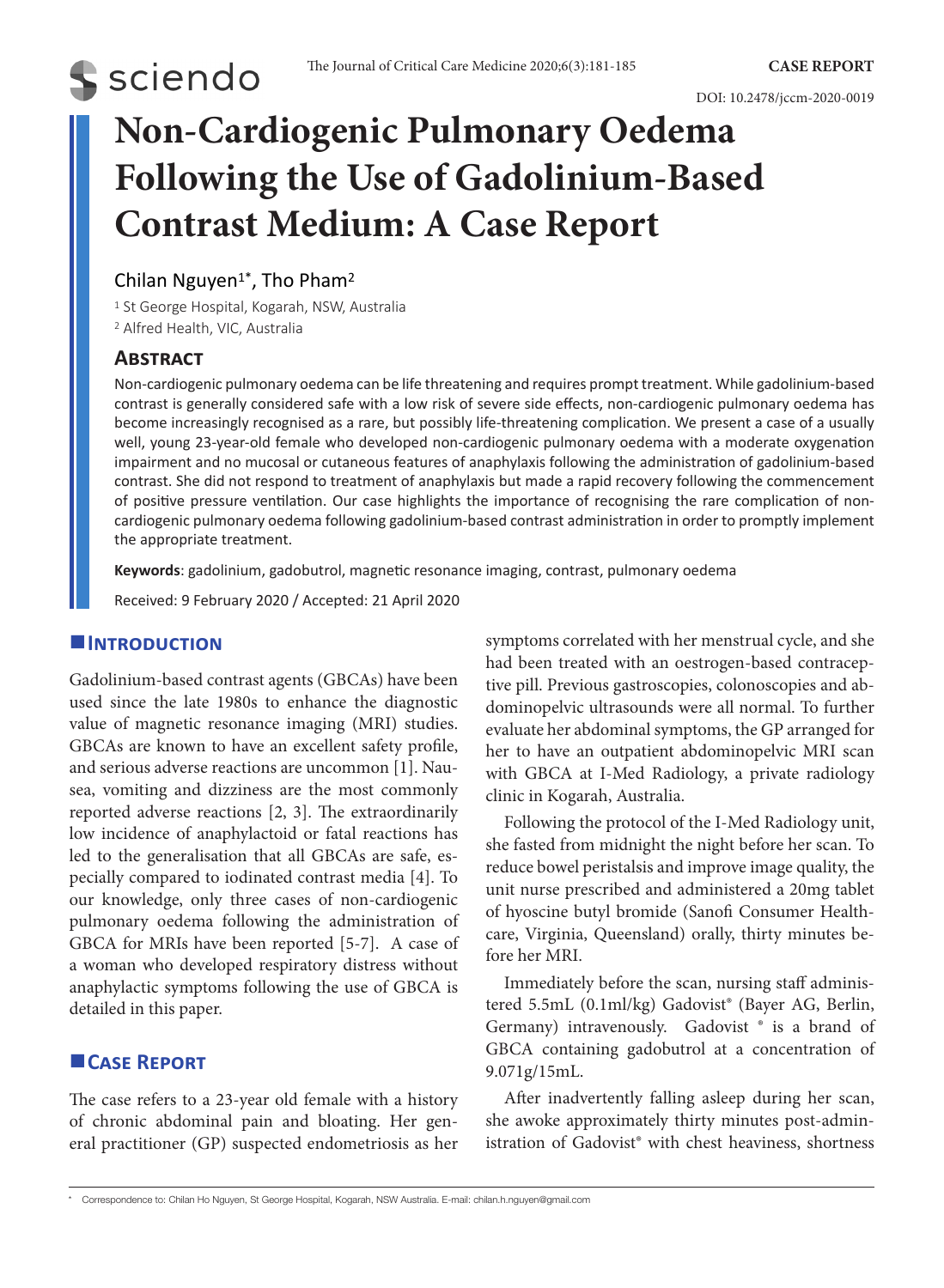#### **182 •** The Journal of Critical Care Medicine 2020;6(3) Available online at: www.jccm.ro

of breath and a choking sensation. She was able to complete the rest of the scan. However, fifteen minutes after completion, she developed additional symptoms of light-headedness and consequently nursing staff administered 500mL, 0.9% sodium chloride solution (Baxter Healthcare Pty Ltd, Toongabbie, Australia).

The nursing staff contacted ambulance services for the management of the patient's symptoms and respiratory distress. Paramedics arrived one-hour postadministration of GBCA and 30 minutes before her eventual hospital admission.

The paramedics' initial report stated that the patient was pale with evidence of increased effort on breathing. She was hypoxic (oxygen saturation 85% on 8L/hour oxygen [O2] via non-rebreather mask), tachypnoeic (respiratory rate 32 breaths/minute), tachycardic (heart rate 110 beats/minute), normotensive (systolic blood pressure 110mmHg) and febrile (temperature 38.50C). No mucosal oedema, urticaria or rash was noted. On auscultation, her chest was clear, with no wheeze. Suspecting an anaphylactoid reaction, the paramedics administered 0.5mg (1mg/10mL) of adrenaline intramuscularly, thirty minutes before her hospital admission and then again ten minutes later with no improvement in oxygen saturation or symptoms.

She was immediately transferred to the emergency department (ED) of St George Hospital, Kogarah, Australia where she remained febrile (38.90C) and hypoxic (SpO2 86% ), despite receiving 15 litres of oxygen via a non-rebreather mass.

On arrival at the ED, a medical history was taken by the emergency doctor. This showed the patient had a history of childhood eczema, an allergy to amoxicillin (rash) but no history of previous reactions to intravenous contrast materials and no other comorbidities or significant family history. She took an oestrogen-based contraceptive pill for management of suspected endometriosis but no other regular medications.

An electrocardiogram performed immediately on arrival at the ED showed sinus tachycardia with right axis deviation but no abnormal conduction or abnormal waveforms. She was given a further dose of adrenaline (Aspen Pharmacare Australia Pty Ltd, St Leonards, Australia) intramuscularly (1mg/10mL) and 5mg (1mg/10mL) nebulised adrenaline (Aspen Pharmacare Australia Pty Ltd, St Leonards, Australia) which she did not tolerate. This was ceased immediately.

Routine blood tests, collected on admission at the ED, showed elevated serum lactate (5.6mmol/L), polycythaemia (haemoglobin 190mmol/L), leukopenia (white cell count 3.45 x 109/L) with a low absolute neutrophil and eosinophil count.

A chest radiograph performed twenty minutes after admission, showed a normal heart size, increased interstitial lines with septal markings and perihilar densities. Non-invasive ventilation (NIV) was commenced, but the patient did not tolerate this, and it was ceased and changed to a high-flow nasal cannula. She was given 50mg frusemide (Sanofi-adventis Australia Pty Ltd, Maquarie Park, Australia) intravenously, thirty minutes post-admission.

Following the frusemide administration, the patient became gradually more hypotensive. Her blood pressure was 81/34, three hours post-admission, in the setting of diuresis with a urine output of 1.2 litres over the same period. The patient was recommenced on NIV approximately 2.5 hours after her hospital admission. Three and a half hours into her hospital admission, and after one hour on NIV with the fraction of inspired oxygen of 100%, her arterial blood gas showed pH 7.339, PaO2 120 mmHg, PaCO2 33.3 mmHg, HCO3 17.4 mmol/L with a PaO<sub>2</sub>/FiO<sub>2</sub> ratio of 120 indicating a moderate oxygenation impairment [8]. The patient was transferred to the intensive care unit (ICU) four hours post-admission to the hospital where she was continued on NIV and commenced on 100mg hydrocortisone (Pfizer Australia Pty Ltd West Ryde, Australia) intravenously, 8-hourly. Her blood pressure required brief support with a metaraminol infusion (Phebra Pty Ltd, Lane Cove West, Australia) (0.5mg/ mL) intravenously, commenced at 1.5mg/hour to achieve a mean arterial pressure above 65mmHg.

At two days post-admission, the hydrocortisone was ceased after two doses and changed to 30 mg prednisone tablets.

Serum mast cell tryptase levels were collected at approximately 75 minutes, 5 hours and 24 hours post her initial symptoms of shortness of breath and chest heaviness which she had experienced during her MRI scan.

Her vasculitis panel was negative and anti-nuclear antibody levels were normal.Respiratory viral swabs were collected and sent for analysis. They were negative for influenza A and B, respiratory syncytial virus, parainfluenza, adenovirus, enterovirus, metapneumovirus, rhinovirus, coronavirus and bocavirus. A urine sample was collected, which was negative for urinary pneumococcal and legionella antigens.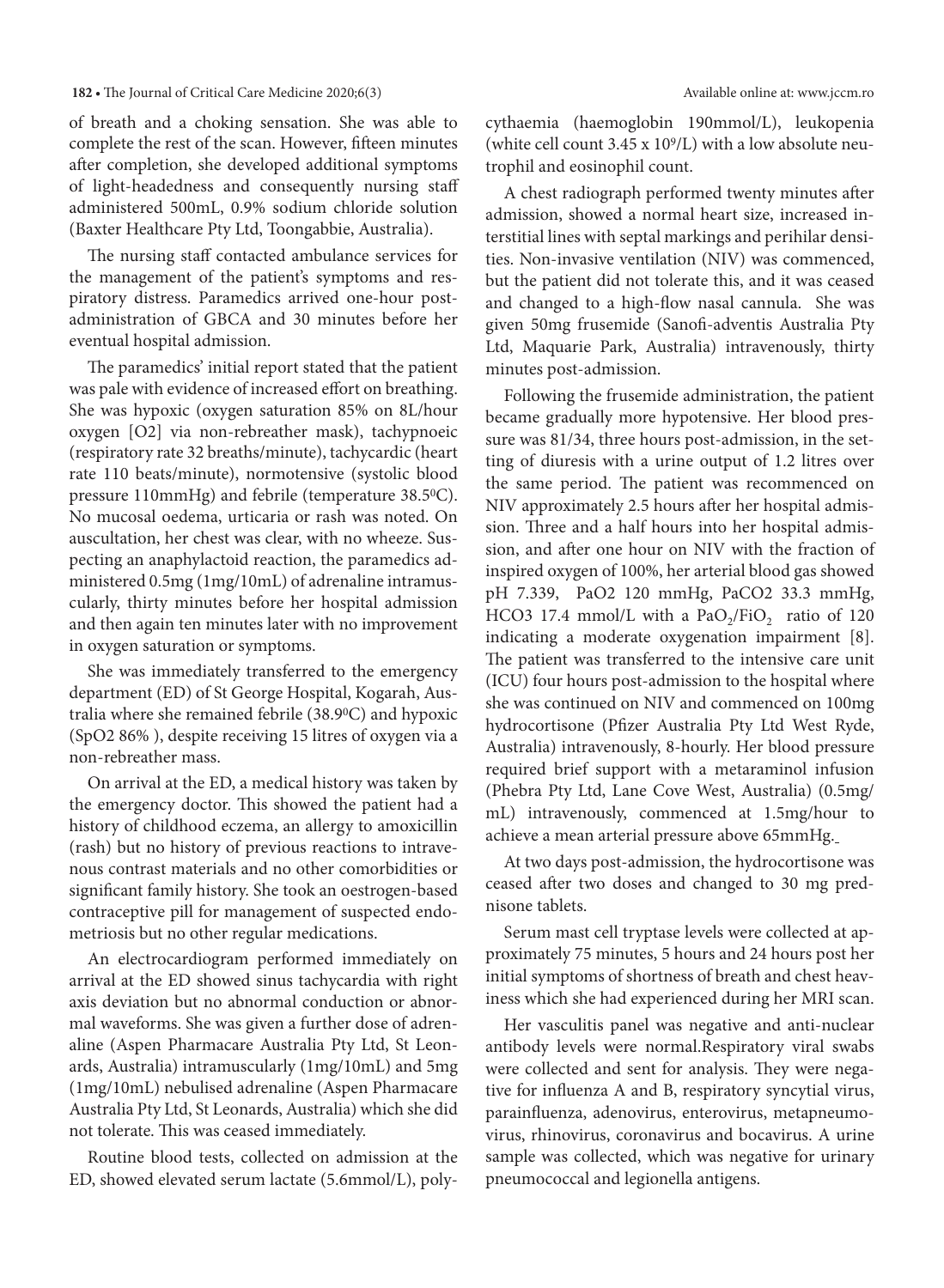The patient's bacterial sputum culture had a heavy growth of commensals, and *Moraxella catarrhalis* was isolated. However, given her acute presentation, lack of infective symptomatology and rapid improvement without antibiotics, this was deemed a coloniser, and she was not treated with any antimicrobial agents.

The patient rapidly improved in the intensive care unit. After five hours of NIV, she was weaned to high flow nasal prongs. By day two post-admission, her oxygen saturation levels were 95% on room air.

On day three post-admission, there was complete resolution of the previous opacifications on her chest x-ray (Figure 1), and she was discharged home.

#### **Discussion**

The use of GBCA has increased over the past three decades as it is considered safe and with low rates of side-effects. The total adverse reaction rates range from 0.04% to 2.40% [2, 9] with nausea, vomiting and dizziness being the most common [2, 3, 10]. Moreover, severe reactions due to GBCA based contrast mediums are rare and estimated to occur in the range of 0.004-0.01% 0.004-0.01% [2]. Acute pulmonary oedema is among the rarest consequences to GBCA. While there have been several reports of acute pulmonary oedema following administration of iodine-based contrast agents [11-17], the present report is only the fourth reported case of noncardiogenic pulmonary oedema secondary to GBCA [5-7]. Drug-induced non-cardiogenic pulmonary oedema is thought to be caused by alveolar degradation and flooding of protein-rich material and cellular debris with a subsequent increase in pulmonary vasculature [18]. It has been postulated that after administration of GBCA, de-chelation of gadolinium ions from their chelating ligand results in activation of macrophages and release of inflammatory cytokines precipitating tissue damage [19]. This results in the combination of endothelial, epithelial and oxidation mediated injury, which have all been implicated in the development of non-cardiogenic pulmonary oedema [19].

In the present case, polycythaemia was identified on initial routine blood tests collected on admission. Polycythaemia has also been reported in previous case studies of radiocontrast induced pulmonary oedema [11, 15]. This normalised within 24 hours and likely reflects haemoconcentration secondary to the extravasation of fluid into the interstitium.

The patient was diagnosed with non-cardiogenic pulmonary oedema secondary to an idiosyncratic reaction to gadolinium administration. The patient developed symptoms thirty minutes after the injection of gadolinium. Based on her respiratory symptoms, she was initially treated for anaphylaxis. However, her clinical manifestations were not consistent with an anaphylactoid reaction. The patient's blood pressure, though normal before the injection of gadolinium, dropped after the administration of frusemide, five-hour post gadolinium exposure. Most cases of anaphylaxis after exposure to intravenous contrast agents develop within 5-10 minutes of injection [20]. She developed no wheeze, stridor or cutaneous features of anaphylaxis. Furthermore, she showed no improvement in symptoms despite the administration of adrenaline, and her mast cell tryptase levels were normal. Cardiogenic pulmonary oedema was excluded with normal left ventricular function on echocardiography. Therefore, it was hypothesised that the cause of her symptoms was more likely to be an idiosyncratic reaction to GBCA.

The patient's temperature recorded on admission to the emergency department was 38.9°C. It is theorised that this was an acute phase response to lung injury. Fever has been documented in acute respiratory distress



**Fig. 1. Serial AP Chest-Xrays. A. On admission on non-rebreather mask. B. Day 1 of admission on high flow nasal prongs. C. Day 3 of admission on room air when patient was discharged.**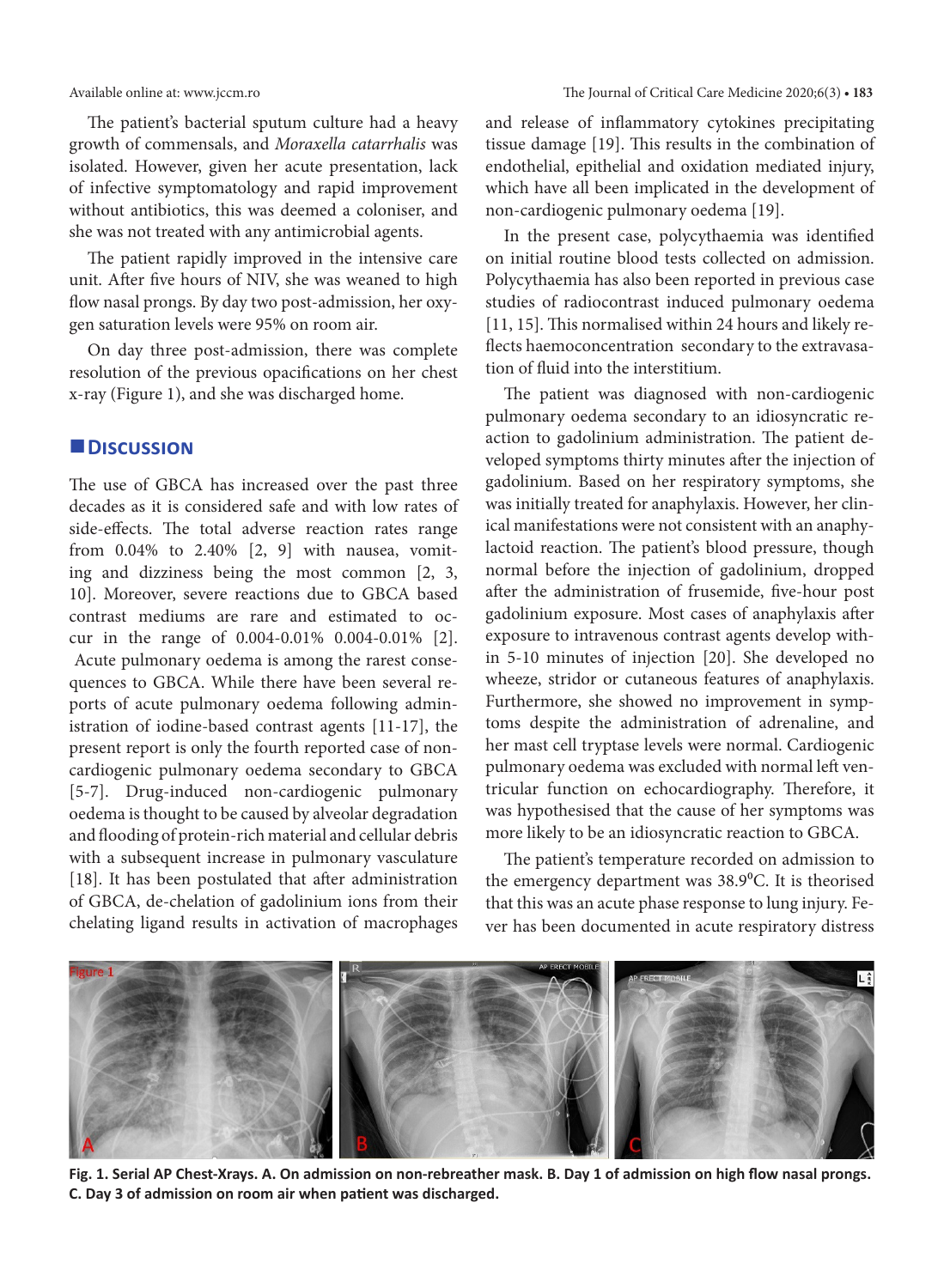#### **184 •** The Journal of Critical Care Medicine 2020;6(3) Available online at: www.jccm.ro

syndrome (ARDS) and is considered a hallmark sign of the acute phase response to tissue injury that is characterised by the release of cytokines and other immunologically activated proteins [21]. Infection is another differential for fever. However, given the sudden onset of the patient's symptoms and that the fevers resolved without any antipyretic medication or treatment for infection, this was deemed less likely.

The three previously reported cases of gadoliniuminduced non-cardiogenic pulmonary oedema all involved female patients aged 26-49 years who developed symptoms within 30-90 minutes of injection of gadobutrol with moderate/severe degrees of oxygenation impairment (PaO2/FiO2) (range 63.5-138.5) [5-7]. Unlike the present patient, all three previous patients developed a wheeze. In two of the cases, the patients developed other features of anaphylaxis, including swelling of the lips, oedema of the airways [6, 7] and were empirically treated for anaphylaxis with adrenaline. All three cases reported a rapid improvement with positive pressure ventilation either with NIV [5, 7] or mechanical ventilation [6] with the near-complete radiological resolution by day three, post-treatment.

There have been cases of non-cardiogenic pulmonary oedema following the use of intravenous iodinated contrast media. A fatal case of non-cardiogenic pulmonary oedema caused by iopamidol, a low osmolar, non-ionic IV contrast agent was described in a report by Paul et al. (2002). In this report, the authors suggested that treatment with diuretics can cause deterioration and that fluid resuscitation in combination with continuous airway pressure would be preferred [15]. Similarly, our patient also deteriorated following the administration of frusemide, developing hypotension likely due to hypovolaemia secondary to excessive diuresis. However, other cases of iodinated contrast medium induced non-cardiogenic pulmonary oedema have shown effective recovery with the combination frusemide, steroids and positive pressure ventilation [12, 13, 16]. Notably, the patient described by Paul et al., received diuresis but not positive pressure ventilation and died of bradycardic arrest [15]. It follows that euvolemic fluid status and prompt initiation of positive pressure ventilation following recognition of contrastinduced non-cardiogenic pulmonary oedema is recommended.

Multiple studies have found that women are at higher risk of adverse effects from GBCA (3, 22). All previously documented cases of GBCA induced noncardiogenic pulmonary oedema have involved female patients [5-7]. The female to male ratio for adverse events following gadolinium administration has been reported to be 3.3:1 [22]. However, these differences are not well explained, and some animal studies have suggested that oestrogen may be involved in this increased risk in females [23]. Additionally, our patient was taking an oestrogen based contraceptive pill at the time of her exposure to GBCA, which may have increased her risk of an adverse reaction. Future research should assess the relationship between oestrogen levels and those taking oestrogen-based therapies and the incidence of adverse reactions following GBCA administration to identify populations that may be at higher risk of severe adverse effects.

Other risk factors associated with GBCA induced adverse reactions are the age group 21-50 years, abdominal/pelvic scans, and a history of allergies and asthma [3, 4]. Gadobenate and gadobutrol are associated with higher rates of adverse reactions compared to gadobenate dimeglumine or gadoterate meglumine [3]. Also, there is a higher risk of severe reactions requiring hospitalisation following gadobutrol and gadobenate with those occurring following gadobutrol administration being more serious and requiring more prolonged hospital admissions [3]. The reason for this difference remains unclear. Interestingly, studies suggest a prior history of reactions to iodinated contrast media increases the risk of adverse reactions to gadolinium [9]. This highlights that while GBCA may be considered a safer alternative for those of whom iodinated agents are contraindicated, caution must still be exercised.

#### **Conclusion**

This case highlights the fact that gadolinium can lead to life-threatening conditions despite being considered a safe contrast material.

With the increased use of GBCAs, clinicians should be aware of the risk of severe adverse reactions, and it should be used with caution.

It is important to consider non-cardiogenic pulmonary oedema as a differential diagnosis in patients who develop respiratory distress exclusive of the cutaneous or mucosal features of anaphylactoid reactions after the administration of gadolinium. Doing so may avoid a delay in starting appropriate therapy.